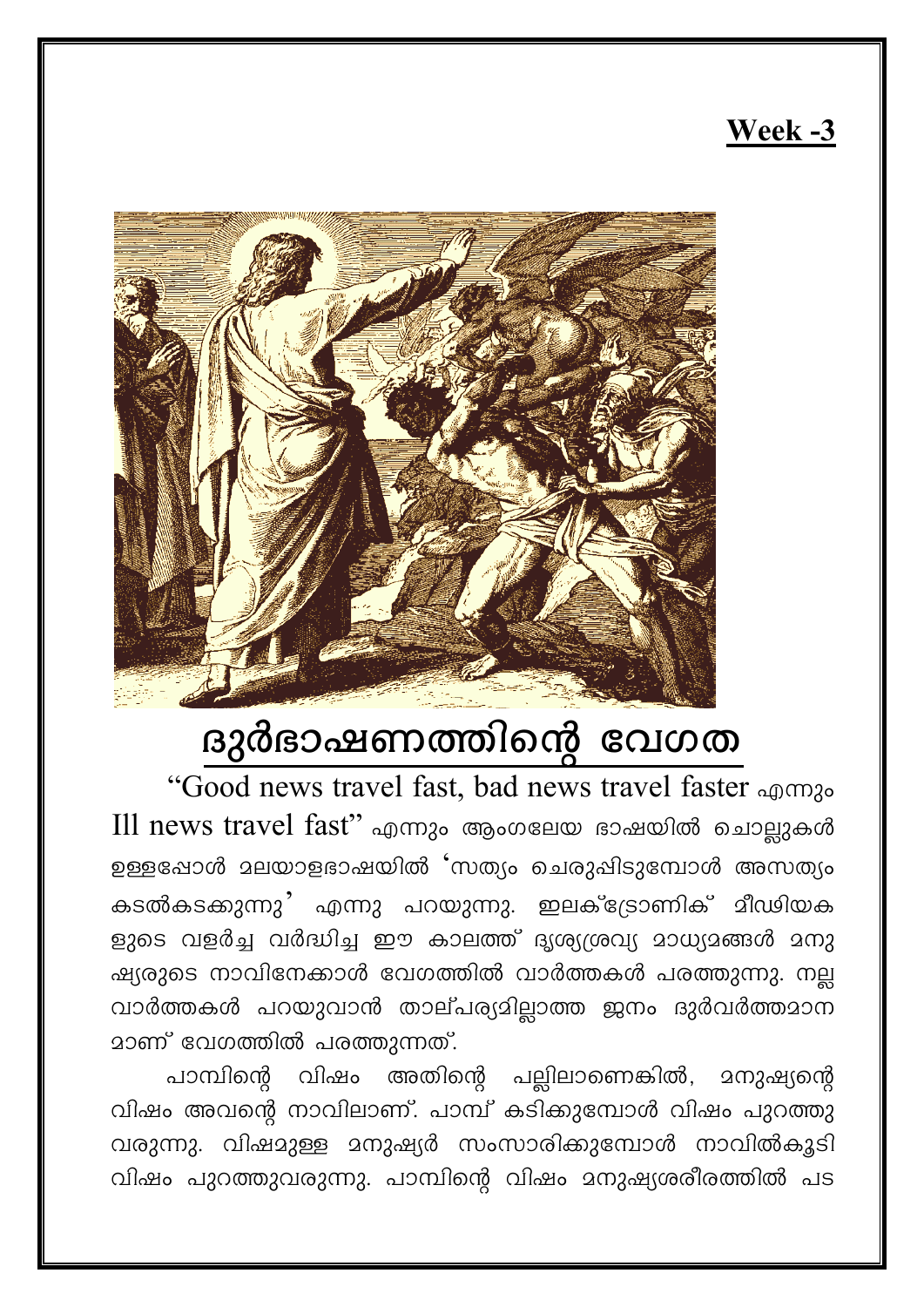രുന്നതുപോലെ, വിഷമുള്ള മനുഷ്യന്റെ നാവിൽനിന്നുവരുന്ന വിഷ വാക്കുകൾ സമൂഹത്തിൽ പടരുന്നു. മറ്റുള്ളവരെക്കുറിച്ച് മോശ <u>മായി സംസാരിക്കുന്ന വാകുുകൾ വേഗത്തിൽ പരത്തുന്നത് ജന</u> ത്തിന് ഇഷ്ടമുള്ള കാര്യമാണ്. പട്ടണത്തിലും ഗ്രാമത്തിലും മിന ക്കെട്ടു നടക്കുന്ന ദുഷ്ടന്മാരെ ചേർത്ത് പുരുഷാരത്തെ ഇളക്കി , എന്ന് അഷോ:(17:5) ൽ കാണുന്നു. ദുഷ്ടത പ്രവർത്തിഷാനുള്ള മിനക്കെട്ട് നടക്കുന്നവരാണ്.  $\lq\lq \rA$ ദുത് എളുഷം പ്രചരിഷിക്കുക Lazymind is the workshop of the devil". ആംഗലേയകവി ജോൺമിൽട്ടൺ ന്റെ വാക്കുകൾ ഇവിടെ അർത്ഥഗർഭമാണ്. ' $\operatorname{The}$ mind in its own place and in itself can make' a Hell of Heaven and a Heaven of Hell'. വചനം പറയുന്നു ഹൃദയ ത്തിൽ നിരൂപിക്കുന്നത് വായ് സംസാരിക്കുന്നു.

യേശുവിന്റെ പരസ്യശുശ്രൂഷാവേളയിലും വാർത്തകൾ ഇതുപോലെ വേഗത്തിൽ പരത്തുന്ന മനുഷ്യർ ഉണ്ടാ യിരുന്നു.നല്ല മനസ്സിനെ നന്മയുടെ വാർത്തകൾ സന്തോഷിഷിക്കു വാർത്തതന്നെ ൶ന്നാൽ അതേ അല്പം ചൊടിഷും m<sub>2</sub>. തൊങ്ങലും ചേർത്ത് പ്രചരിഷിക്കുവാനാണ് ഏഷണിക്കാരുടെ താല്പര്യം. ഗെരസേന്യദേശത്തെ ദൂതഗ്രസ്ഥന് യേശു സൗഖ്യം നൽകിയത് കുറച്ചു പേർക്ക് സന്തോഷമായി കാണും എന്നു കരു താം. എന്നാൽ ഭൂരിപക്ഷവും തങ്ങളുടെ നാവിനാൽ വാർത്ത പ്രച രിഷിച്ച് ദോഷം ചെയ്യുകയായിരുന്നു. ഇവിടെ ഒരു മനുഷ്യനെ യേശു രക്ഷിച്ചപ്പോൾ അവനിലെ ഭൂതങ്ങൾ പന്നിക്കുട്ടത്തിൽ കയറി അവ ചത്തൊടുങ്ങി. ഭൂലോകത്തേക്കാൾ വിലയുള്ള ഒരു മനുഷ്യന് ലഭിച്ച വിടുതലിനെ പറ്റിയല്ല വാർത്തകൾ പ്രചരിച്ചത്, പന്നികൾ ചത്തതിനെഷറ്റിയും അതിന് കാരണക്കാരനായവനെഷറ്റിയുമാണ്. പരത്തുന്നവർ സമാധാനം നഷ്ട്ടപ്പെടുത്തുന്നവരാണ്. വാർത്ത പന്നിയെ ദേയ്ക്കുന്നവരാണ് ഈ വിവരം പട്ടണത്തിലും നാട്ടിലും അറിയിച്ചത്. അങ്ങനെ വാർത്ത പരന്നു. ആ ദേശത്തെ ജനമെല്ലാം ഭയപരവശരായി അവരുടെ സമാധാനം നശിഷിച്ചവനായ യേശുവി നോട് പട്ടണം വിട്ടുപോകുവാൻ ആവശ്യപ്പെടുകയും ചെയ്തു. (ലൂക്കോ:8:34,37)